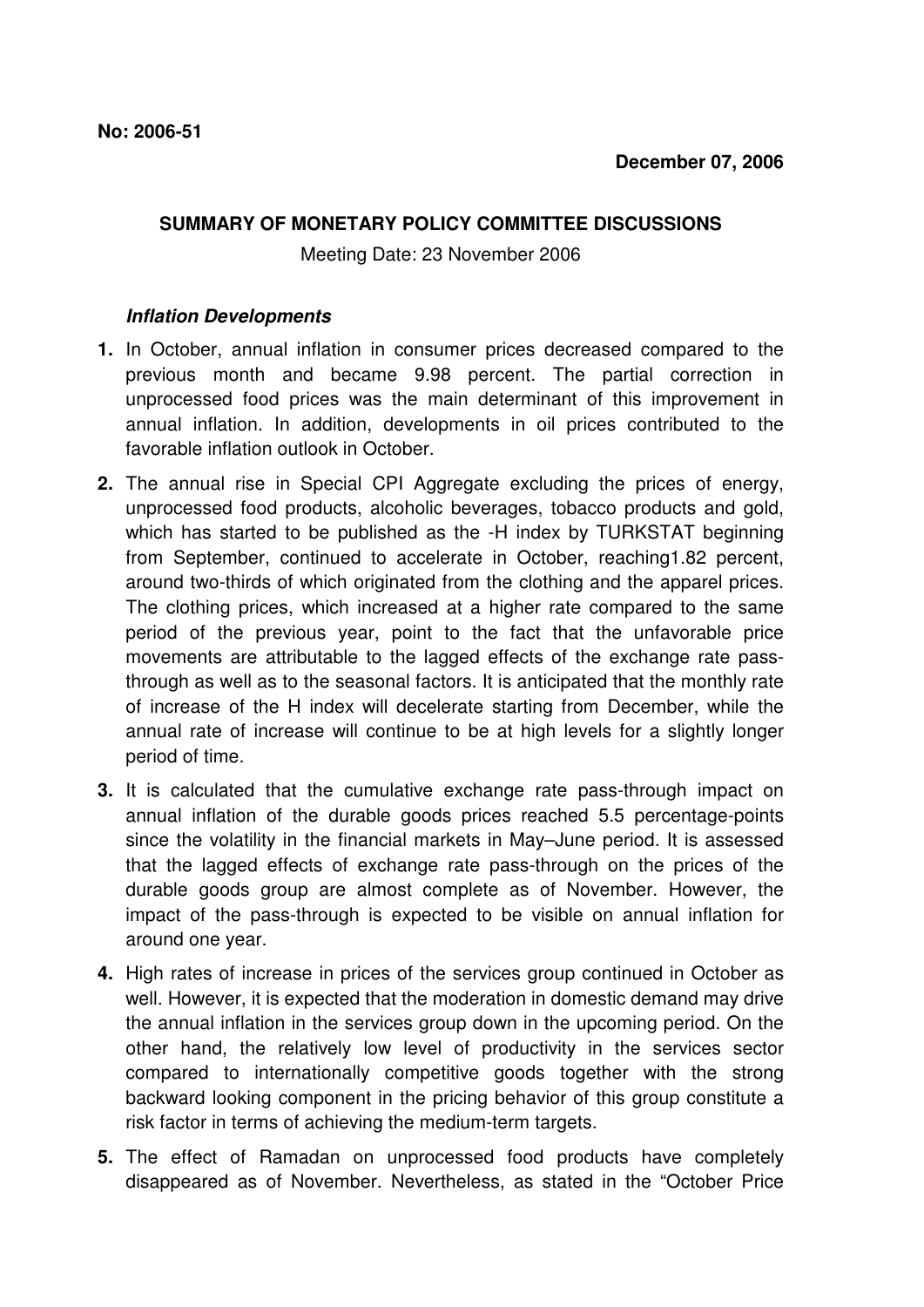Developments" report, the weather conditions may have a negative impact on November inflation through unprocessed food prices. However, it is expected that the aforementioned effect will be temporary and will not alter the main inflation outlook.

## **Factors Affecting Inflation**

- **6.** The Monetary Policy Committee (the Committee) considers that recent data is consistent with the outlook presented in the Inflation Report. The indicators point to a significant slowdown in the private domestic demand, especially on interest rate sensitive sectors such as durable goods and housing. In seasonally adjusted terms, automobile sales registered a remarkable decline in the third quarter compared to the previous one. Furthermore, developments in consumer loans and demand for money confirm the deceleration in domestic demand.
- **7.** Foreign trade data point to a deceleration in demand as well since the recently available data reveal the fact that imports of consumer goods have declined both in annual terms and in terms of the seasonally adjusted monthly data, which can mainly be attributed to developments in consumer durables. Imports of consumer durables are declining, whereas the increase in imports of other consumer goods still continues.
- **8.** Meanwhile, according to the Business Tendency Survey (BTS), there is no decline in domestic demand expectations over the next three months in terms of seasonally adjusted data. This indicates that expectations are not pessimistic.
- **9.** Foreign demand continues to be relatively strong. Although some degree of deceleration was observed in the export growth in October due to the impact of Ramadan and the religious feast, leading indicators of November reveal that this is temporary and the strong course of the external demand is preserved. The sustained increase in partial productivity and vigorous economic activity in the European Union continue to support the rise in exports.
- **10.** The high primary budget surpluses have supported the disinflation process to a large extent during the past years. However, considering the current level of inflation, the composition of the primary budget balance in terms of the incomes and expenditures items is as crucial as the primary budget balance itself Opting for making adjustments in expenditures rather than raising indirect taxes to meet any additional resource requirements that may arise in line with the primary surplus targets will help to fight inflation. Moreover, reflecting the rise in the imported input costs of goods produced by State Economic Enterprises on prices immediately will enhance the predictability and alleviate future risks regarding inflation.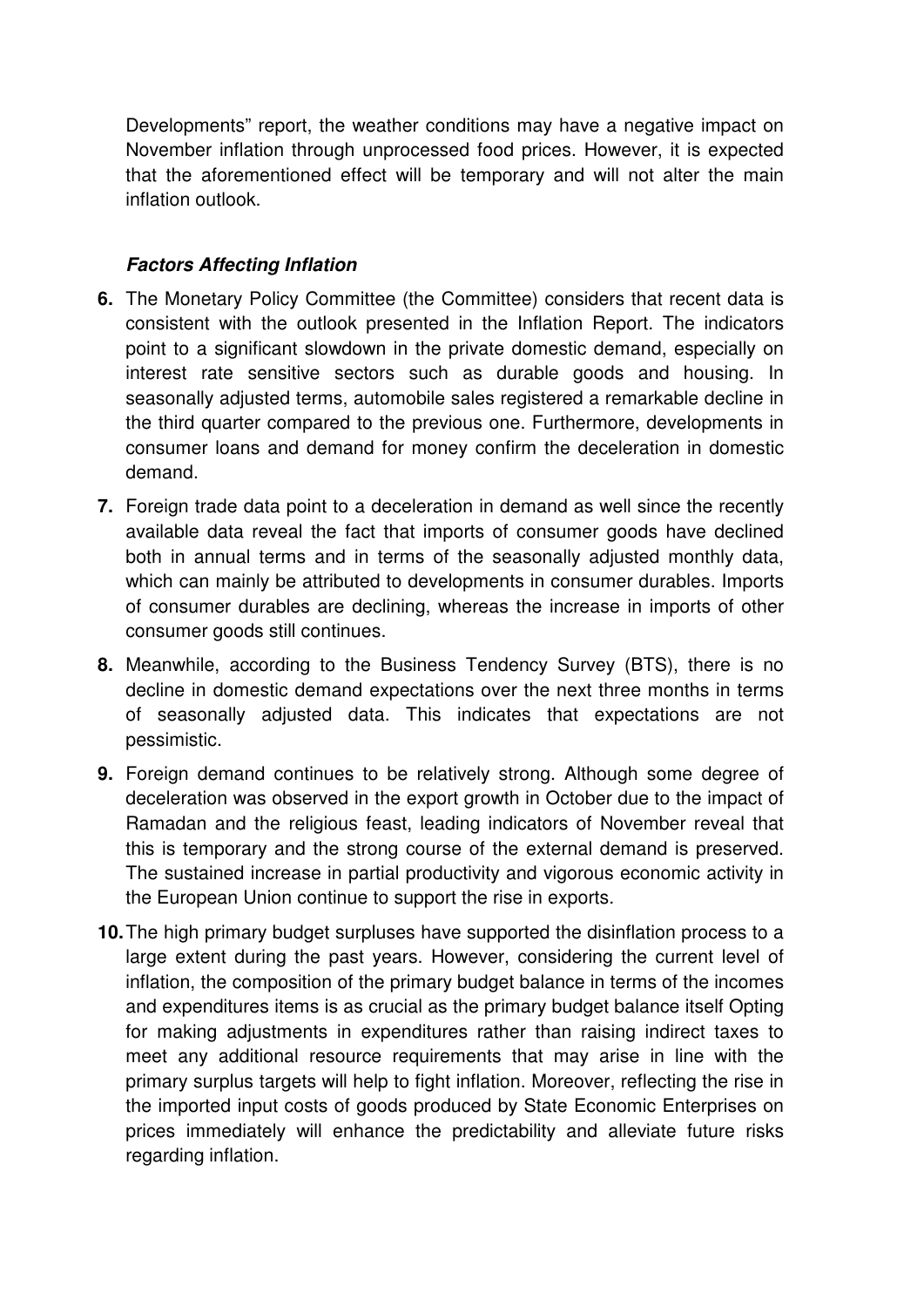- **11.** In sum, it is considered that the slowdown in total demand will not be as sharp due to both the high level of increases in public expenditure items and the relatively strong course of net foreign demand. As a matter of fact, the recent data on industrial production and capacity utilization rates indicate that the deceleration in overall economic activities is not that severe. Nevertheless, Committee members drew attention to the risk that the slowdown in total demand might be more significant than expected, should exports display a weaker performance than predicted. In this framework, the developments in the foreign demand will be closely monitored along with developments in domestic demand.
- **12.** The tightening in financing conditions, the increase in the relative prices of investment goods and the anticipation of a deceleration in domestic demand caused a loss of pace in investment demand in the second half of the year. Seasonally adjusted data on the imports of capital goods and domestic sales of commercial vehicles display a decline in the third quarter compared to the previous one. However, the BTS results indicate that, there is no obvious deterioration in investment expenditure tendency for the next twelve-month period as of October 2006. In other words, the stable investment tendency is expected to continue in line with the expectation that macroeconomic stability will be permanent in the medium-term.
- **13.** There has been a decline in unemployment rates in the last three months. Given that labor force participation and employment rates follow a relatively low course, it is considered that this decline in unemployment rates does not exert pressure on wages and inflation. On the other hand, deterioration in the expectations of both the households and firms relating to the employment in the near future is indicative of the fact that the conditions in the labor market might support the disinflation process.
- **14.** Inflation expectations continue to improve in November, albeit at a slower pace. The expectation that the inflation will follow a declining trend in the upcoming period remains strong. Nonetheless, the fact that medium term inflation expectations continue to remain considerably above the targets necessitates monetary policy to preserve its cautious stance.
- **15.** Rapid increases in oil prices have come to a halt in recent months, although on the other hand, the high level of oil prices continues to exert pressure on costs. The accumulated past increases in oil prices have started to be effective on natural gas prices. At this point, it should be noted that the Committee took those lagged effects into consideration beforehand, and any likely changes in the electricity prices as well while forming its monetary policy perspective Committee.